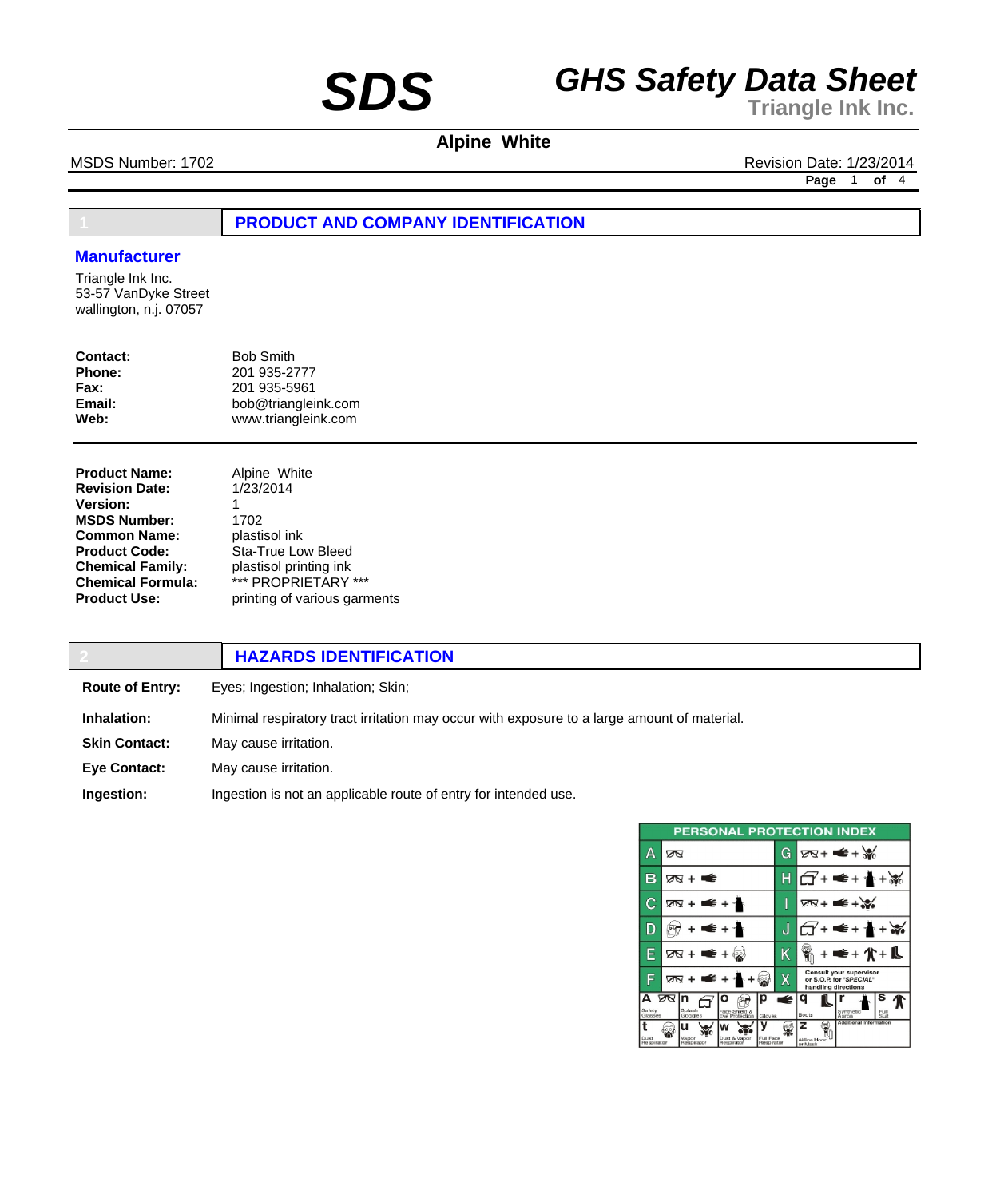**Alpine White**

MSDS Number: 1702 Revision Date: 1/23/2014 **Page** 2 **of** 4

GHS Signal Word: WARNING

GHS Hazard Pictograms:



## GHS Classifications:

 Health, Skin corrosion/irritation, 3 Health, Specific target organ toxicity - Single exposure, 3

GHS Phrases:

 H316 - Causes mild skin irritation

 H335 - May cause respiratory irritation

**3 COMPOSITION/INFORMATION ON INGREDIENTS**

### **Ingredients:**

| Cas #<br>Percentage      | Chemical Name                                             |
|--------------------------|-----------------------------------------------------------|
|                          |                                                           |
| $9002 - 86 - 2$   15-20% | Ethene, chloro-, homopolymer                              |
| $6422 - 86 - 2$          | 1,4-Benzenedicarboxylic acid, bis(2-ethylhexyl) ester     |
| $25035 - 98 - 7$         | 2-Propenoic acid, methyl ester, polymer with chloroethene |
| $13463 - 67 - 7$         | Titanium oxide (TiO2)                                     |
| $1344 - 09 - 8$          | Silicic acid, sodium salt                                 |
|                          |                                                           |

|  | <b>FIRST AID MEASURES</b> |
|--|---------------------------|
|--|---------------------------|

| Inhalation:          | If symptoms develop, move victim to fresh air. If symptoms persist, obtain medical attention. |
|----------------------|-----------------------------------------------------------------------------------------------|
| <b>Skin Contact:</b> | Wash with soap and water.                                                                     |
| <b>Eye Contact:</b>  | Flush with large amounts of water.                                                            |
| <b>Ingestion:</b>    | Bring to the attention of a physician.                                                        |

# **5 FIRE FIGHTING MEASURES**

| <b>Flammability:</b>      | yes  |
|---------------------------|------|
| <b>Flash Point:</b>       | 227c |
| <b>Autoignition Temp:</b> | n/a  |
| LEL:                      | n/a  |
| UEL:                      | n/a  |

Foam,Dry Chemical or carbon dioxide/water type extinguishers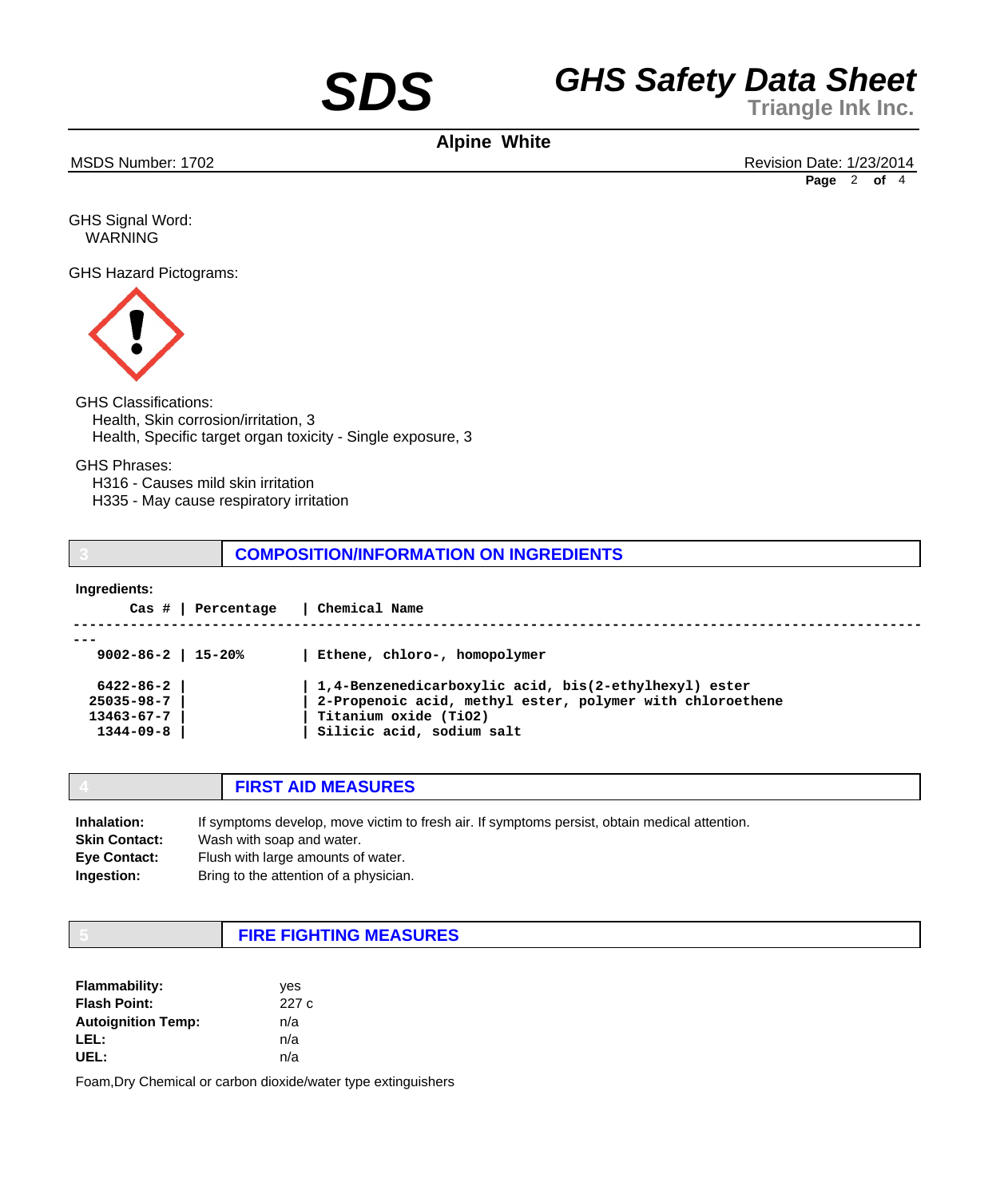**Alpine White**

MSDS Number: 1702 Revision Date: 1/23/2014

**Page** 3 **of** 4

Contain spill and dispose of according to regulations

## **7 HANDLING AND STORAGE**

**Handling Precautions: Storage Requirements:** Do not expose to heat source. wash up promptly with mineral spirits. Store at room temperature.

## **8 EXPOSURE CONTROLS/PERSONAL PROTECTION**

**Personal Protective Equip:**

HMIS PP, C | Safety Glasses, Gloves, Apron

No chronic effects known.

|                                 | PHYSICAL AND CHEMICAL PROPERTIES                              |                                                                                                          |                                                          |  |
|---------------------------------|---------------------------------------------------------------|----------------------------------------------------------------------------------------------------------|----------------------------------------------------------|--|
| Appearance:<br>Sat. Vap. Conc.: | White paste<br>Wet paste<br>N/a<br>1.3<br>Heavy paste<br>0.30 | Odor:<br><b>Molecular Formula:</b><br>Solubility:<br><b>Softening Point:</b><br><b>Percent Volatile:</b> | slight odor<br>n/a<br>insoluble in water<br>200 C<br>N/A |  |

|                                  | <b>STABILITY AND REACTIVITY</b>                                                               |
|----------------------------------|-----------------------------------------------------------------------------------------------|
| Stability:                       | Product is stable under normal conditions.                                                    |
| <b>Conditions to Avoid:</b>      | Exposure to excessive heat                                                                    |
| <b>Materials to Avoid:</b>       | N/A                                                                                           |
| <b>Hazardous Decomposition:</b>  | Combustion will produce carbon dioxide and, possibly toxic chemicals such as carbon monoxide. |
| <b>Hazardous Polymerization:</b> | Will not occur.                                                                               |

| <b>TOXICOLOGICAL INFORMATION</b> |
|----------------------------------|
|                                  |

### No chronc effects

| ECOLOGICAL INFORMATION |
|------------------------|
|------------------------|

Not Available

**13 DISPOSAL CONSIDERATIONS**

Dispose of in accordance with local regulations.